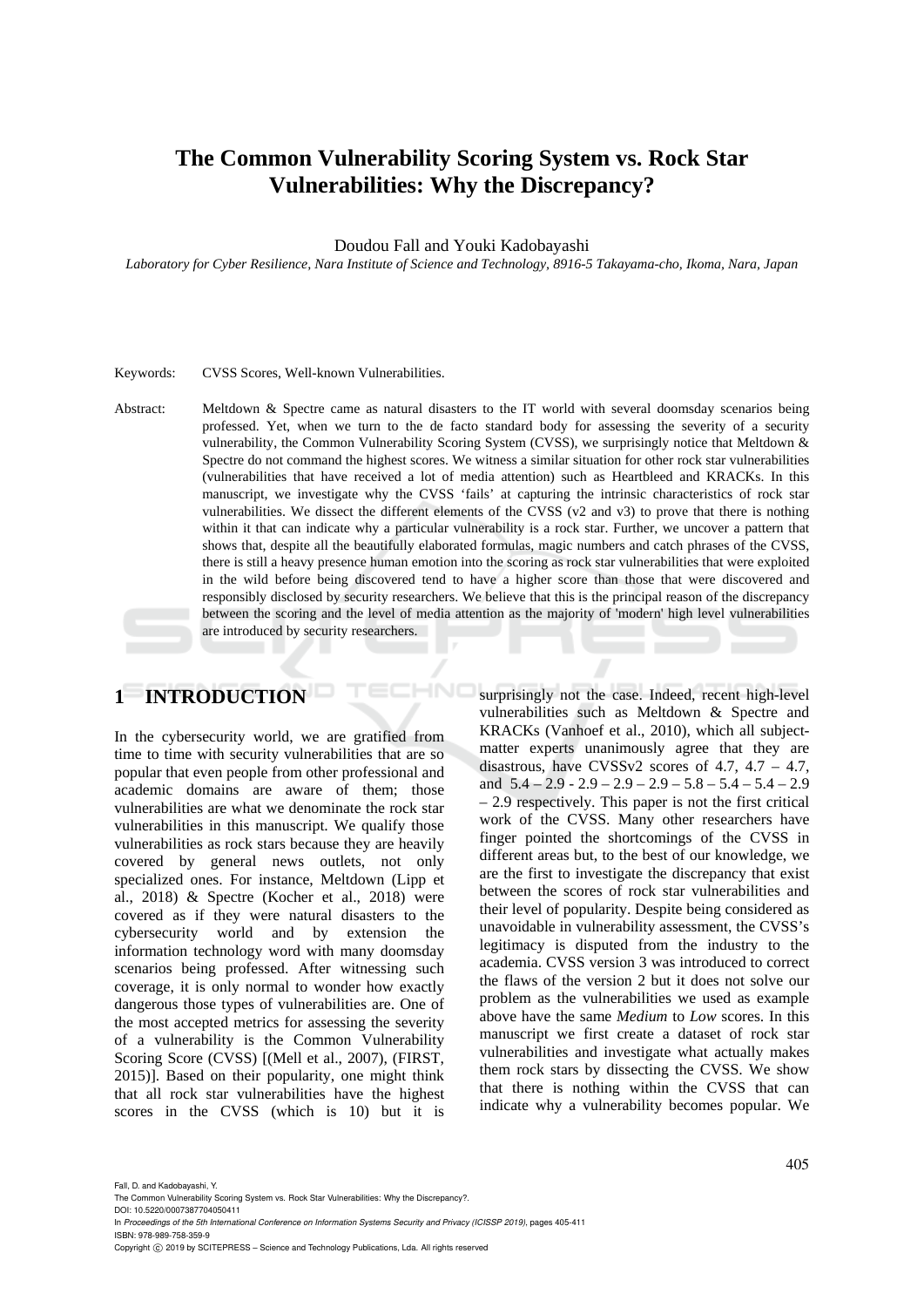find an interesting pattern that might explain the discrepancy between the scores and the popularity of certain vulnerabilities: vulnerabilities exploited in the wild before being discovered tend to have higher scores than vulnerabilities that are discovered and responsibly disclosed by security researchers. This small discovery speaks volume about the fact that, despite all the formulas, magic numbers and catch phrases of the CVSS, human emotion is involved in the scoring which is another argument that could be used against the scientific aspect of computer security research. We believe that a good vulnerability assessment framework should be independent of human emotion and should take into account the analysis of the experts i.e., an artificial intelligence powered vulnerability assessment framework is primordial for the modern cybersecurity world. The remainder of the paper is structured as follows: Section 2 introduces important details of the CVSS. In Section 3, we peruse over the related work. Section 4 constitutes our main contribution, therein we discuss the shortcomings of the CVSS concerning rock star vulnerabilities. In Section 5, we discuss the advantages and limitations of our work before concluding the paper in Section 6.

## **2 BACKGROUND: CVSS**

In this section, we perform a brief analysis of the CVSS, which is necessary to comprehend the subsequent sections.

We first talk about the National Vulnerability Database (NVD) (NVD, 2018) which is a publicly available database for computer-related vulnerabilities. It is a property of the United States (US) government, which manages it throughout the computer security division of the U.S. National Institute of Science and Technology (NIST). The NVD is also used by the U.S. government as a content repository for the Security Content Automation Protocol (SCAP). The primary sources of the NVD are as follows: Vulnerability Search Engine (Common Vulnerability Exposure (CVE) and CCE misconfigurations), National Checklist Program (automatable security configuration guidance in XCCDF and OVAL), SCAP and SCAP compatible tools, Product dictionary (CPE), Common vulnerability Scoring System for impact metrics, and Common Weakness Enumeration (CWE). The Common Vulnerability Scoring System (CVSS) is a vendor-neutral open source vulnerability scoring system. It was established to help organizations efficiently plan their responses regarding security vulnerabilities. Currently, the people at the MITRE Corporation are using both CVSSv2 (Mell et al., 2007) and CVSSv3 (FIRST, 2015) to score the vulnerabilities. As all the vulnerabilities have not been yet evaluated with CVSSv3, most of our work relates to CVSSv2. The CVSS is comprised of three metric groups classified as base, temporal, and environmental. The base<br>metric group contains the quintessential metric group contains the quintessential characteristics of a vulnerability. The temporal metric group is used for non-constant characteristics of a vulnerability, and the environmental metric group defines the characteristics of vulnerabilities that are tightly related to the environment of the users. We want our analysis to be sufficiently generic so that it can be utilized at any time by any organization. For that reason, we opted to make exclusive use of the base metric group which provides the constant characteristics of a vulnerability. In doing so, the vulnerabilities will not change in relation to either time or organization. Consequently, the temporal and environmental metric groups do not feature prominently in our research. In CVSSv2, the base metric group regroups essential metrics that are used to compute the score of a vulnerability: Access Vector (AV) is the metric reflecting how the vulnerability is exploited; Access Complexity (AC) is the metric that defines how difficult it is to exploit a vulnerability once an attacker has gained access to the target system; Authentication (Au) is the metric that reflects the number of times an attacker must authenticate to a target in order to exploit a vulnerability; Confidentiality Impact (C) is the metric that measures the impact on confidentiality of a successfully exploited vulnerability; Integrity Impact (I) is the metric that measures the impact to integrity of a successfully exploited vulnerability; and Availability Impact (A) is the metric that measures the impact to availability of a successfully exploited vulnerability. In CVSSv3, the exploitability metrics are replaced by: Attack Vector (AV) and Attack Complexity (AC) which play similar roles as AV and AC in CVSSv2; Privileges Required (PR) determines the level of privileges an attacker must have to be able to exploit the vulnerability, User Interaction (UI) which "captures the requirement for a user, other than the attacker, to participate in the successful compromise of the vulnerable component," and Scope (S) which is the ability for a vulnerability in one software component to impact resources beyond its means.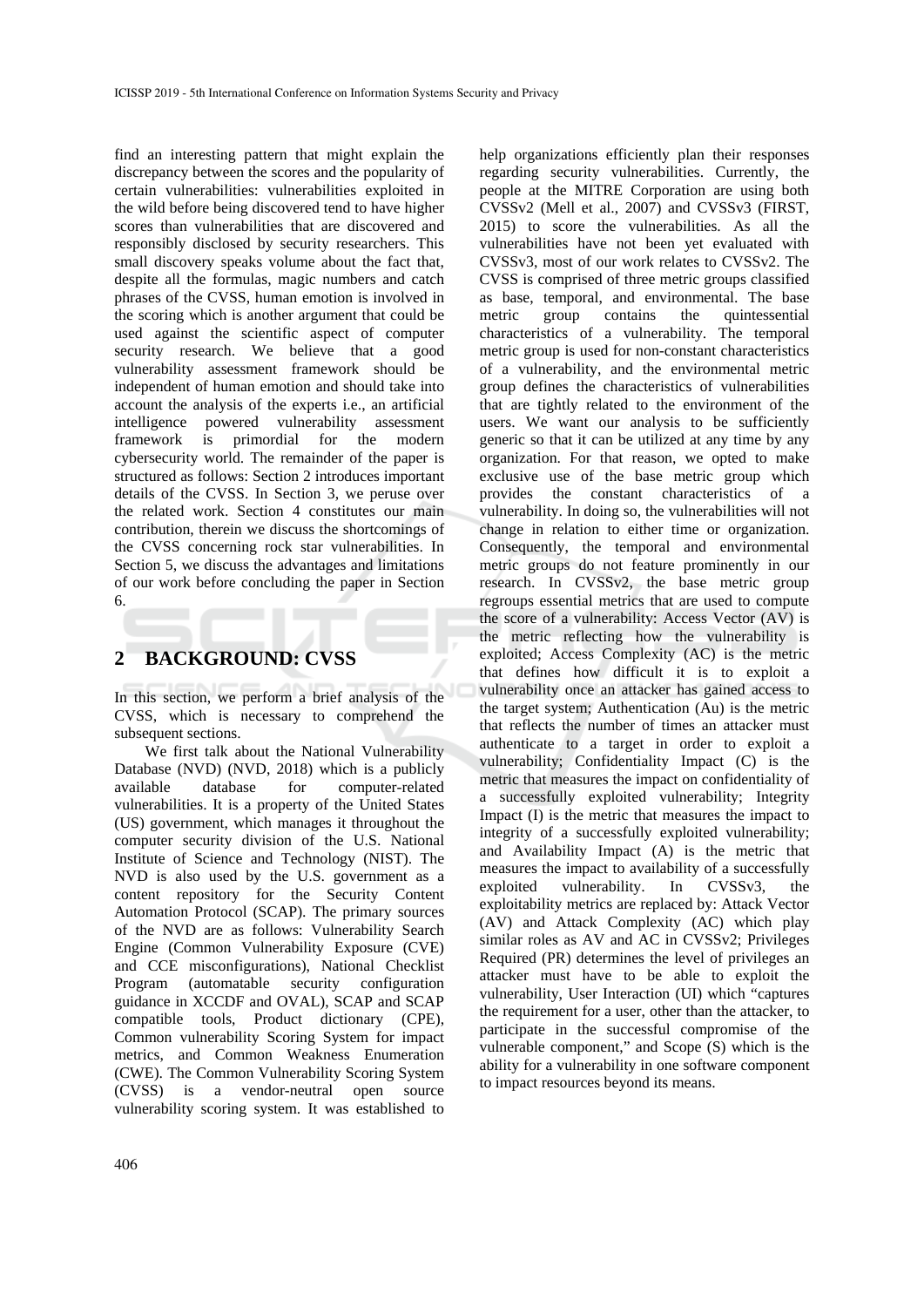### **3 RELATED WORK**

This section mostly comports articles that are critical of the CVSS in diverse ways but none of them tackled the CVSS as we did in this paper.

(Bozorgi et al., 2010) were among the first critiques of the CVSS. They argued about its weighting system and the broadness and subjectivity of the questions before proposing a severity assessing system based on machine learning. (Johnson et al., 2016) analysed whether the CVSS could be trusted for assessing the score of the vulnerabilities found in 5 databases: NVD, IBM Xforce, OSVDBD, CERT-VN, and Cisco. Using Bayesian analysis and after carefully selecting priors, they concluded that the CVSS was in fact robust and trustworthy as it has a consistency throughout the databases with each having their own scoring team. The difference with our paper is that these authors did not question semantic operations but rather whether the CVSS have a standard scoring ability i.e. if we give a vulnerability characteristic to anyone, they could generate a score that is similar to the one that a subject-matter expert would have generated. Nuthan Manaia and Andrew Meenely studied the disconnect that exist between the CVSS and bug bounties (Munaia and Meenely, 2016). After their investigations they found a weak correlation between the two with a Spearman correlation of 0.34, "with the CVSS being more likely to underestimate bounty." They investigated the discordance of their measurements and found that the bounty criteria is geared towards code execution and privilege escalation whereas the CVSS has a generic evaluation for all types of vulnerabilities. Furthermore, the relative lack of academic attention may explain the shortcomings of the CVSS as it is quite difficult to find a paper that address these issues in the so-called top 4 security and privacy conferences: ACM CCS, Oakland, USENIX Security, and NDSS. Although, while acknowledging its shortcomings, some of those researchers do not hesitate to use it to make their point come across. Franck Li and Vern Paxon epitomized that fact in (Li and Paxon, 2017): "While the CVSS standard is imperfect ..., it provides one of the few principled ways to characterize vulnerability risk and potential impact. We use this score as is, however acknowledging the difficulties in objectively assessing vulnerability severity."

# **4 CVSS vs. ROCK STAR VULNERABILITIES**

In this section, we explain our dataset collection methodology, examine what makes a vulnerability a rock star and expose the most interesting finding of our study.

#### **4.1 Rock Star Vulnerabilities Collection**

We mainly made use of our own knowledge and of Google search to find the most notorious security vulnerabilities of all time. We used keywords such as "worst vulnerabilities of computer history," "timeline of computer worms," "computer viruses hall of fame." At the end, based on the results we obtained (Vijayan, 2016) (Zdnet.com, 2014) (Norton.com, 2016) (Jamaluddin, 2017) (Wikipedia.org, 2017) (Ward, 2017), we carefully selected the vulnerabilities represented in Table 1 with their CVSS details. There are several honourable mentions such as the Morris worm which does not feature in our research because of the absence of a CVE-ID. We understand that people could argue with our selection of vulnerabilities but after surveying many specialised and less specialised websites that we found through our web search, we believe that the content of Table 1 is accurate. We will not give details of each of the vulnerabilities, instead we invite the reader to consult the many resources that are available on the Internet.

### **4.2 What Makes a Vulnerability a Rock Star**

The most obvious results from Table 1 is that, despite the fact that all these vulnerabilities are deemed as very dangerous, they do not all feature the highest scores in the CVSS (which is 10) pushing us to seriously wonder: what makes a vulnerability a rock star? Only *Shellshock* vulnerabilities, *Conficker* and one of the vulnerabilities of *Code red* have the maximum scores in CVSSv2. CVSSv3 was introduced to correct the shortcomings of CVSSv2. Unfortunately, not all the vulnerabilities have CVSSv3 scores but for the ones that have it, we observe higher scores than CVSSv2 except for WannaCry vulnerabilities. However, CVSSv3 does not also provide the maximum scores for the rock star vulnerabilities for which it is eligible. We have better qualitative results as 55% of the concerned vulnerabilities are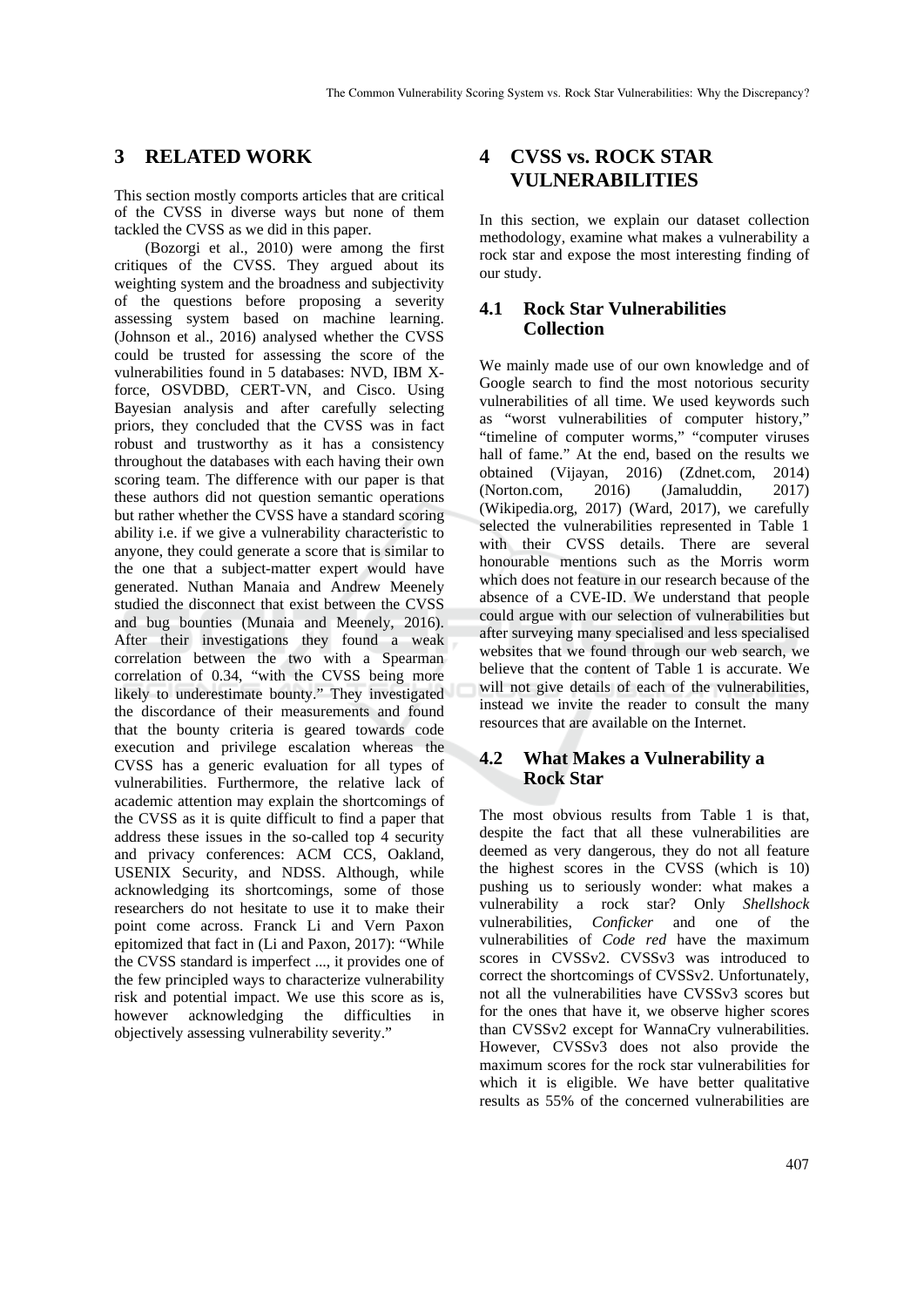| Name                   | <b>CVE-ID</b>  | v2     | Clv2   | Iv2              | Ev2    | v3        | Clv3      | Iv3              | Ev3       |
|------------------------|----------------|--------|--------|------------------|--------|-----------|-----------|------------------|-----------|
| Meltdown               | CVE-2017-5754  | 4.7    | Medium | 6.9              | 3.4    | 5.6       | Medium    | 4.0              | 1.1       |
| Spectre                | CVE-2017-5753  | 4.7    | Medium | 6.9              | 3.4    | 5.6       | Medium    | $\overline{4.0}$ | 1.1       |
|                        | CVE-2017-5715  | 4.7    | Medium | 6.9              | 3.4    | 5.6       | Medium    | 4.0              | 1.1       |
| <b>KRACKs</b>          | CVE-2017-13077 | 5.4    | Medium | 6.4              | 5.5    | 6.8       | Medium    | 5.2              | 1.6       |
|                        | CVE-2017-13078 | 2.9    | Low    | 2.9              | 5.5    | 5.3       | Medium    | 3.6              | 1.6       |
|                        | CVE-2017-13079 | 2.9    | Low    | 2.9              | 5.5    | 5.3       | Medium    | 3.6              | 1.6       |
|                        | CVE-2017-13080 | 2.9    | Low    | 2.9              | 5.5    | 5.3       | Medium    | 3.6              | 1.6       |
|                        | CVE-2017-13081 | 2.9    | Low    | 2.9              | 5.5    | 5.3       | Medium    | 3.6              | 1.6       |
|                        | CVE-2017-13082 | 5.8    | Medium | 6.4              | 6.5    | 8.1       | High      | 5.2              | 2.8       |
|                        | CVE-2017-13084 | 5.4    | Medium | 6.4              | 5.5    | 6.8       | Medium    | 5.2              | 1.6       |
|                        | CVE-2017-13086 | 5.4    | Medium | 6.4              | 5.5    | 6.8       | Medium    | 5.2              | 1.6       |
|                        | CVE-2017-13087 | 2.9    | Low    | 2.9              | 5.5    | 5.3       | Medium    | 3.6              | 1.6       |
|                        | CVE-2017-13088 | 2.9    | Low    | 2.9              | 5.5    | 5.3       | Medium    | 3.6              | 1.6       |
| WannaCry               | CVE-2017-0144  | 9.3    | High   | 10               | 8.6    | 8.1       | High      | 5.9              | 2.2       |
|                        | CVE-2017-0145  | 9.3    | High   | $10\,$           | 8.6    | 8.1       | High      | 5.9              | 2.2       |
| <b>POODLE</b>          | CVE-2014-3566  | 4.3    | Medium | $\overline{2.9}$ | 8.6    | 6.8       | Medium    | $\overline{4}$   | 2.2       |
| attack                 | CVE-2014-8730  | 4.3    | Medium | 2.9              | 8.6    | $\rm N/A$ | N/A       | N/A              | $\rm N/A$ |
| Heartbleed             | CVE-2014-0160  | 5.0    | Medium | 2.9              | 10     | N/A       | N/A       | N/A              | N/A       |
| Shellshock             | CVE-2014-6271  | $10\,$ | High   | 10               | 10     | $\rm N/A$ | N/A       | N/A              | $\rm N/A$ |
|                        | CVE-2014-7169  | $10\,$ | High   | 10               | 10     | $\rm N/A$ | $\rm N/A$ | N/A              | $\rm N/A$ |
|                        | CVE-2014-7186  | 10     | High   | 10               | 10     | N/A       | N/A       | N/A              | $\rm N/A$ |
|                        | CVE-2014-7187  | 10     | High   | 10               | $10\,$ | N/A       | $\rm N/A$ | N/A              | $\rm N/A$ |
|                        | CVE-2014-6277  | 10     | High   | 10               | 10     | N/A       | N/A       | N/A              | N/A       |
|                        | CVE-2014-6278  | 10     | High   | 10               | 10     | N/A       | N/A       | N/A              | $\rm N/A$ |
| Stuxnet                | CVE-2010-2568  | 9.3    | High   | 10               | 8.6    | N/A       | N/A       | N/A              | N/A       |
|                        | CVE-2010-2729  | 9.3    | High   | 10               | 8.6    | N/A       | N/A       | N/A              | N/A       |
|                        | CVE-2010-2743  | 7.2    | High   | 10               | 3.9    | N/A       | N/A       | N/A              | N/A       |
|                        | CVE-2010-3338  | 7.2    | High   | 10               | 3.9    | N/A       | N/A       | N/A              | N/A       |
|                        | CVE-2010-2772  | 6.9    | Medium | 10               | 3.4    | N/A       | N/A       | N/A              | N/A       |
| Kaminsky<br>Bug        | CVE-2008-1447  | 5.0    | Medium | 2.9              | 10     | N/A       | N/A       | N/A              | N/A       |
| <b>VENOM</b>           | CVE-2015-3456  | 7.7    | High   | 10               | 5.1    | N/A       | N/A       | N/A              | N/A       |
| SQL<br>Slammer         | CVE-2002-0649  | 7.5    | High   | 6.4              | 10     | N/A       | N/A       | N/A              | N/A       |
| Conficker<br>(Stuxnet) | CVE-2008-4250  | 10     | High   | 10               | 10     | N/A       | N/A       | N/A              | N/A       |
| <b>Blaster</b>         | CVE-2003-0352  | 7.5    | High   | 6.4              | 10     | N/A       | N/A       | N/A              | N/A       |
| Sasser                 | CVE-2003-0533  | 7.5    | High   | 6.4              | 10     | N/A       | $\rm N/A$ | N/A              | $\rm N/A$ |
| Code red               | CVE-2001-0500  | 10     | High   |                  |        | N/A       | N/A       | N/A              | N/A       |
|                        | CVE-2001-0506  | 7.2    | High   | 10               | 10     | N/A       | N/A       | N/A              | $\rm N/A$ |
| Welchia                | CVE-2003-0109  | 7.5    | High   | 10               | 3.9    | N/A       | N/A       | N/A              | $\rm N/A$ |
| Nimda                  | CVE-2000-0884  | 7.5    | High   | 6.4              | 10     | N/A       | N/A       | N/A              | N/A       |
|                        | CVE-2001-0154  | 7.5    | High   | 6.4              | 10     | N/A       | N/A       | N/A              | $\rm N/A$ |

Table 1: Rock Star Vulnerabilities and their CVSS details.

Legend :  $v2 = CVSSv2$  base score,  $C/v2 =$  qualitative classification for CVSSv2 base score,  $Iv2 =$  impact sub score of CVSSv2, Ev2 = exploitability sub score of CVSSv2,  $v3 = CVSSv3$  base score, Clv3 = qualitative classification of CVSSv3 base score, Iv3 = impact sub score of CVSS v3, Ev3 = exploitability sub score of CVSS v3

classified as *High*, 30% as *Medium*, and 15% as *Low* in CVSSv2. Whereas in CVSSv3, 19% of the vulnerabilities are *High*, and 81% are *Medium*. But the only fact that all of them are not classified as *High* is an issue. As we cannot have a definitive answer from the overall score, we venture out to the *impact* and *exploitability* scores of the vulnerabilities. Figure 1 shows that there is no clear indication of which one makes a vulnerability a rock star in CVSSv2. One would argue that when experts and general news outlets journalists write about some high level vulnerabilities, it is to talk about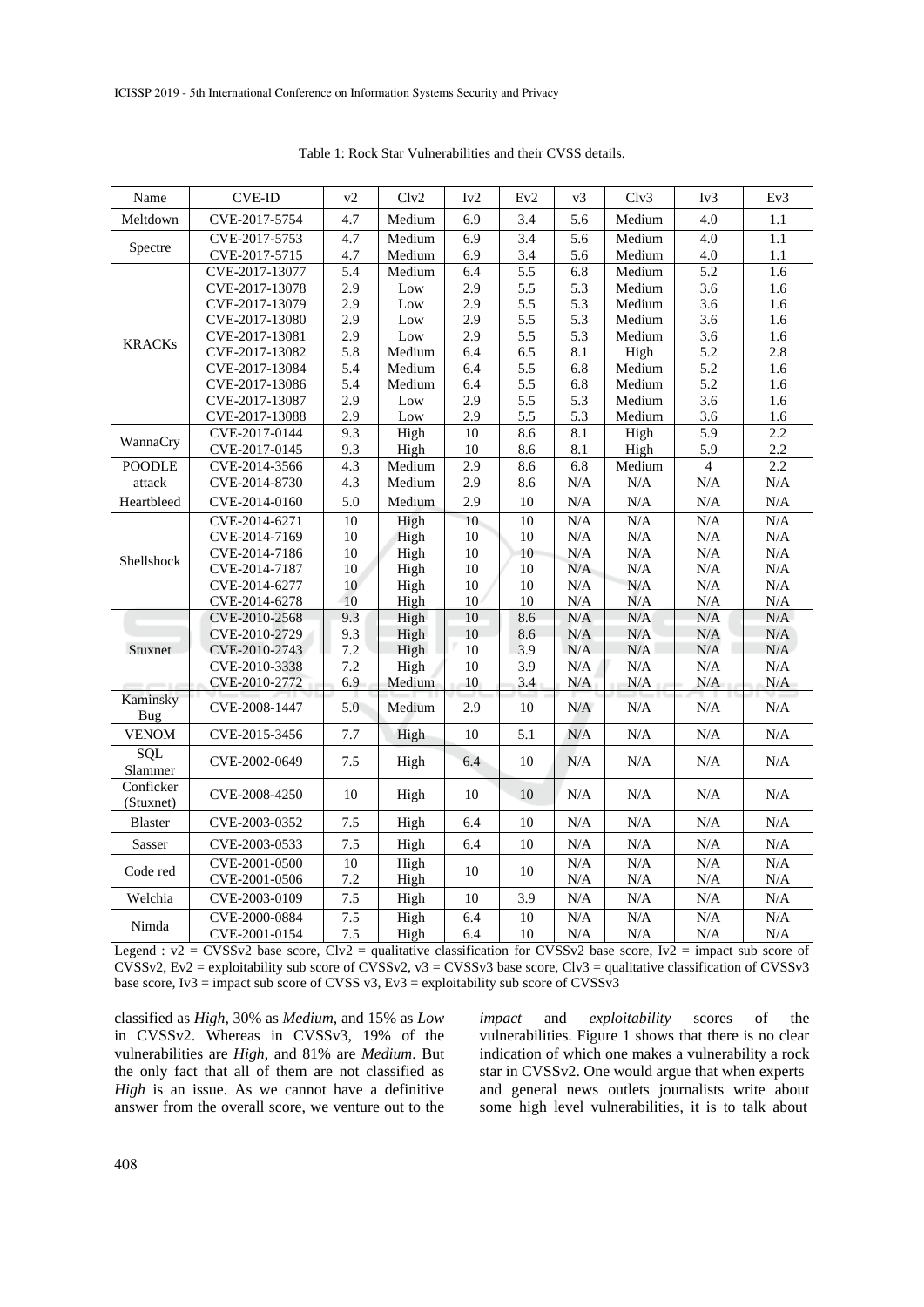

Figure 1: Relationship between the exploitability and the impact scores of CVSSv2.

their damages or impacts i.e., we could neglect the exploitability scores. However, the same observation with overall scores applies for the impact scores: we do not have the max scores for rock star vulnerabilities. For CVSSv3, Fig. 2 somehow follows the assertion we made earlier as all impact scores are higher than their respective exploitability counterpart but they still do not feature the maximum scores.

#### **4.3 Wilderness (or Not) of Rock Star Vulnerabilities**

The most important result we found is that when we look closely into the data, we realize that vulnerabilities that were exploited in the wild before being discovered tend to have a higher score than vulnerabilities that were discovered and responsibly reported by security researchers. The only reason we can find to explain this phenomenon is that, despite all the magic numbers and the beautifully crafted formulas, the scoring in the CVSS still depends on human emotion. For instance, all the subject-matter experts in cybersecurity agree that Meltdown & Spectre are devastating vulnerabilities yet they have *Medium* to *Low* scores within CVSS. Some people might argue that the reason of the low scores is that the vulnerabilities are hard to exploit. The counterargument is that despite the vulnerability being hard to exploit, in practice, whenever an exploit is made available, through *https://www.exploit-db.com* for instance, it is not hard anymore. Additionally, even if we accept their hardness of exploitation, we all agree that they would have a big impact once they are exploited so

why their impact scores are not the maximum (10). (Vanhoef et al., 2016) discovered serious weaknesses in WPA2, a protocol that secures all modern Wi-Fi networks. A miscreant who is within the vicinity of a victim could exploit these weaknesses. Despite these being vulnerabilities of the WPA2 protocol itself, the scores of the vulnerabilities range from *Low* (2.9\*6) to *Medium* (5.4\*3, 5.8). The same analysis could be made for the POODLE attack (4.3, 4.3) (Möller et al., 2014), Heartbleed (5.0) (Durumeric et al., 2014), and the Kaminsky bug (5.0) (Kaminsky, 2008). The common denominator of these vulnerabilities is that they were discovered and responsibly reported by security researchers. We conclude that this is the main reason of the discrepancy between the actual scores and the level of popularity of the said vulnerabilities. Among the vulnerabilities that are exploited in the wild before being discovered only one, Stuxnet CVE-2010-2772, is classified as *Medium*. The remaining vulnerabilities – *Nimda*, *Welchia*, *Code red*, *Sasser*, *Blaster*, *Conficker*, *SQL Slammer*, *VENOM*, the other CVEs of *Stuxnet*, *Shellshock*, and *WannaCry* – are classified as *High*.

# **5 DISCUSSION AND FUTURE WORK**

The main weakness of our paper is the limited number of vulnerabilities we consider in the dataset. Although our aim is to only examine the scoring behaviour of well-known vulnerabilities, one might argue that these flaws only apply to those types of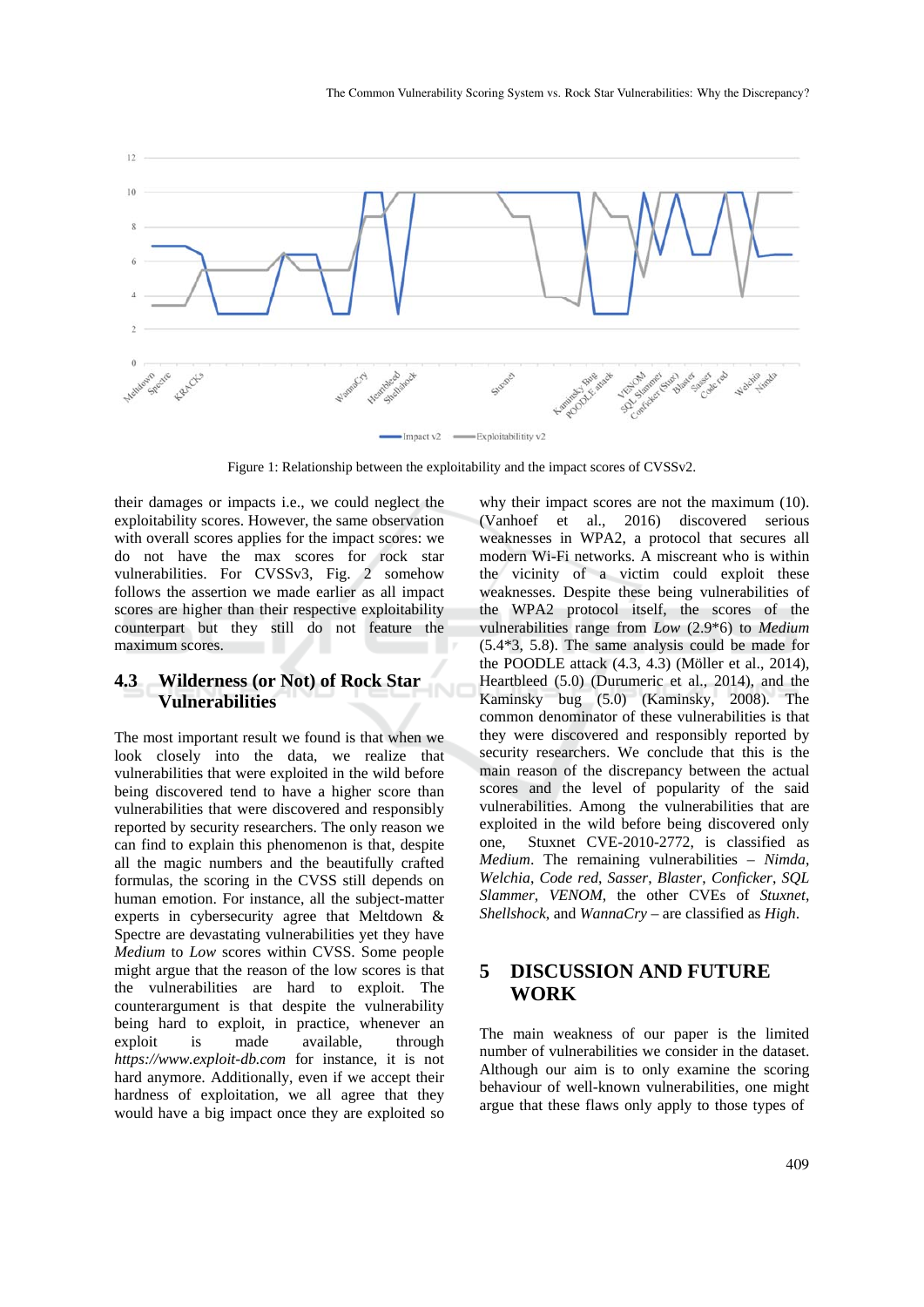

Figure 2: Relationship between the impact and exploitability scores of CVSSv3.

vulnerabilities therefore a study with a larger dataset is needed in order to confirm our findings.

One can actually argue that vulnerabilities that have been exploited in the wild have more accurate scoring than those discovered by security researchers. In fact, with the former, experts already know what the vulnerabilities are capable of thus, they may have a better judgement. Whereas with the latter, experts are mostly speculating based on theoretical descriptions of the vulnerabilities. We are not suggesting that we should wait for a vulnerability to be exploited to evaluate its severity but, in general, actual damages are more accurate than forecasts.

Using qualitative instead of quantitative values: Looking at the dataset, we realize that the qualitative values (LOW, MEDIUM, HIGH, CRITICAL) give more information about the severity of the vulnerabilities than the numerical values. We contend that the CVSS should drop numerical evaluations as they tend to add confusions because one cannot tell the real difference between a vulnerability that has a score of 9.1 and another that has 9.8 other than they are both critical (based on CVSSv3 evaluation).

We also noticed that there is a sort of systematic mapping of the scores between CVSSv2 and CVSSv3. Indeed, as we can see in Table 1, the same CVSSv2 scores always have the same CVSSv3 scores. We believe that this is another weakness of the CVSS in the general as in a perfect vulnerability assessment system, each vulnerability should be assessed in a unique way and that is not the case currently.

The debate of this research concerns popularity vs. severity. Should a popular vulnerability automatically command the highest score in the CVSS? It is obvious that the answer to that question is negative. It is well-known that the general population might have a more alarming reaction to a certain situation than experts in the field. We are probably having the same phenomenon happen in vulnerability assessment as, usually, the journalists or bloggers who bring those vulnerabilities to a certain level of stardom are not as educated on the field as those who assess the severity of the vulnerabilities. But the fact that vulnerabilities exploited in the wild have higher scores than those that are responsibly disclosed means the popularity of the vulnerabilities has an influence on the way their severities are assessed. In contrast, several vulnerabilities have the highest scores in the CVSS but very few people know about them.

One might argue that recent well-known vulnerabilities have more accurate scores than earlier ones. Around the end of the 90s beginning of the 2000s, the phenomenon of vulnerabilities being exploited in the wild was relatively new and that may have played a big role on their severity assessment because the vulnerabilities were not technically sophisticated. Whereas recent rock star vulnerabilities tend to be more sophisticated.

There is an ongoing argument that, before attempting to solve a problem with artificial intelligence (AI), human beings should first be able to perfectly deal with the issue. Vulnerability severity assessment falls in that category of problems, we have yet to figure out how to do it right.